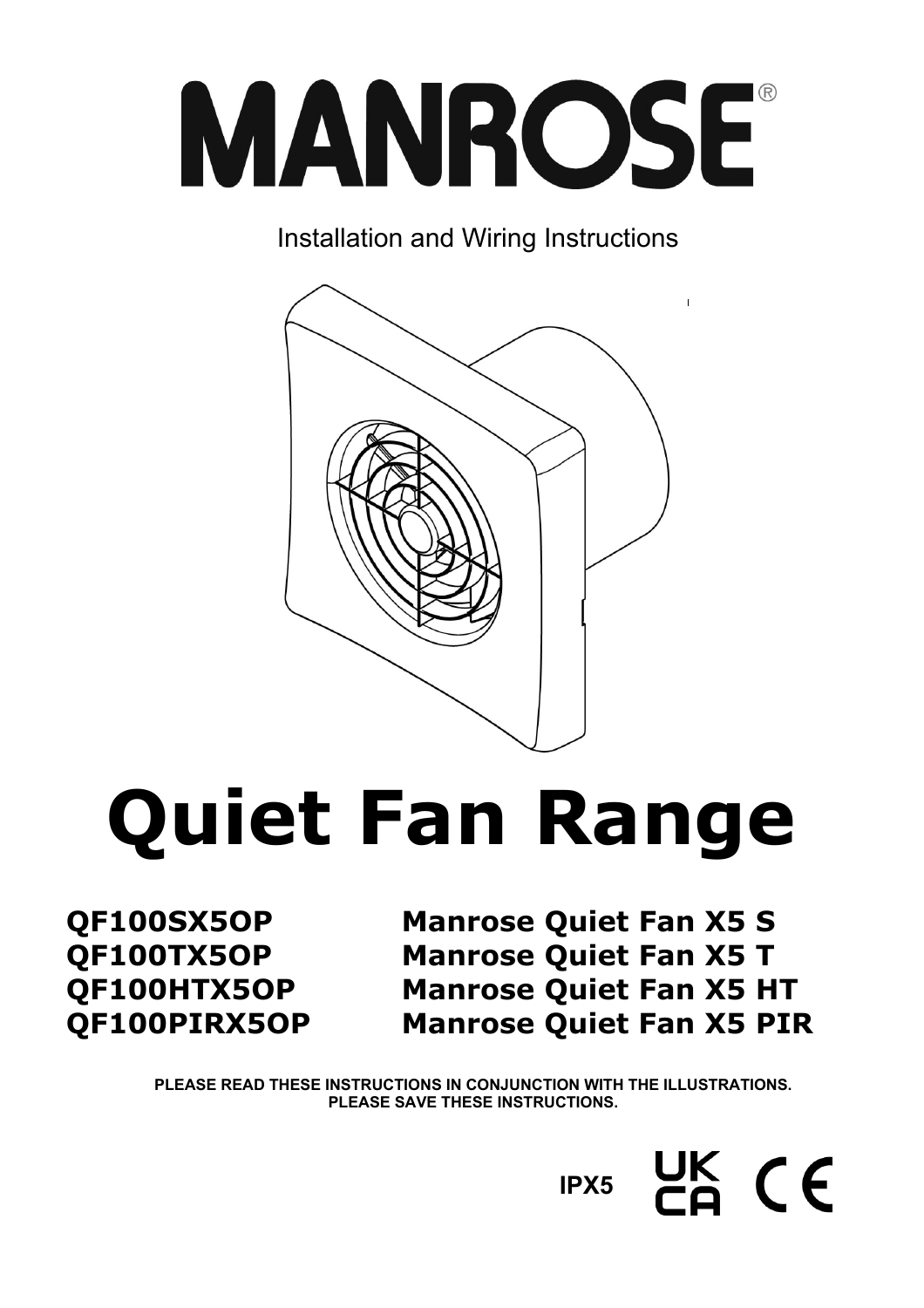# **Installation and Wiring Instructions for the Quiet Fan Range**



**IMPORTANT:** READ THESE INSTRUCTIONS BEFORE COMMENCING THE INSTALLATION

DO NOT install this product in areas where the following may be present or occur:

- **•** Excessive oil or a grease laden atmosphere.
- **•** Corrosive or flammable gases, liquids or vapours.
- Ambient temperatures higher than 40°C or less than –5°C.
- Possible obstructions which would hinder the access or removal of the Fan.

# **SAFETY AND GUIDANCE NOTES**

- **A.** All wiring to be in accordance with the current I.E.E. Regulations, or the appropriate standards of your country and **MUST** be installed by a suitably qualified person.
- **B.** The Fan is suitable for installation within Zones 1 & 2.
- **C.** The Fan should be provided with a local isolator switch capable of disconnecting all poles, having a contact separation of at least 3mm.
- **D.** Ensure that the mains supply (Voltage, Frequency, and Phase) complies with the rating label.
- **E.** The Fan should only be used in conjunction with the appropriate Manrose products.
- **F.** The Fan should only be used in conjunction with fixed wiring.
- **G.** When the Fan is used to remove air from a room containing a fuelburning appliance, ensure that the air replacement is adequate for both the fan and the fuel-burning appliance.
- **H.** The Fan should not be used where it is liable to be subject to direct water spray for prolonged periods of time.
- **I.** Where ducted Fans are used to handle moisture-laden air, a condensation trap should be fitted. Horizontal ducts should be arranged to slope slightly downwards away from the Fan.
- **J.** This appliance is not intended for use by persons (including children) with reduced physical, sensory or mental capabilities, or lack of experience and knowledge, unless they have been given supervision or instruction concerning use of the appliance by a person responsible for their safety.
- **K.** Children should be supervised to ensure that they do not play with the appliance.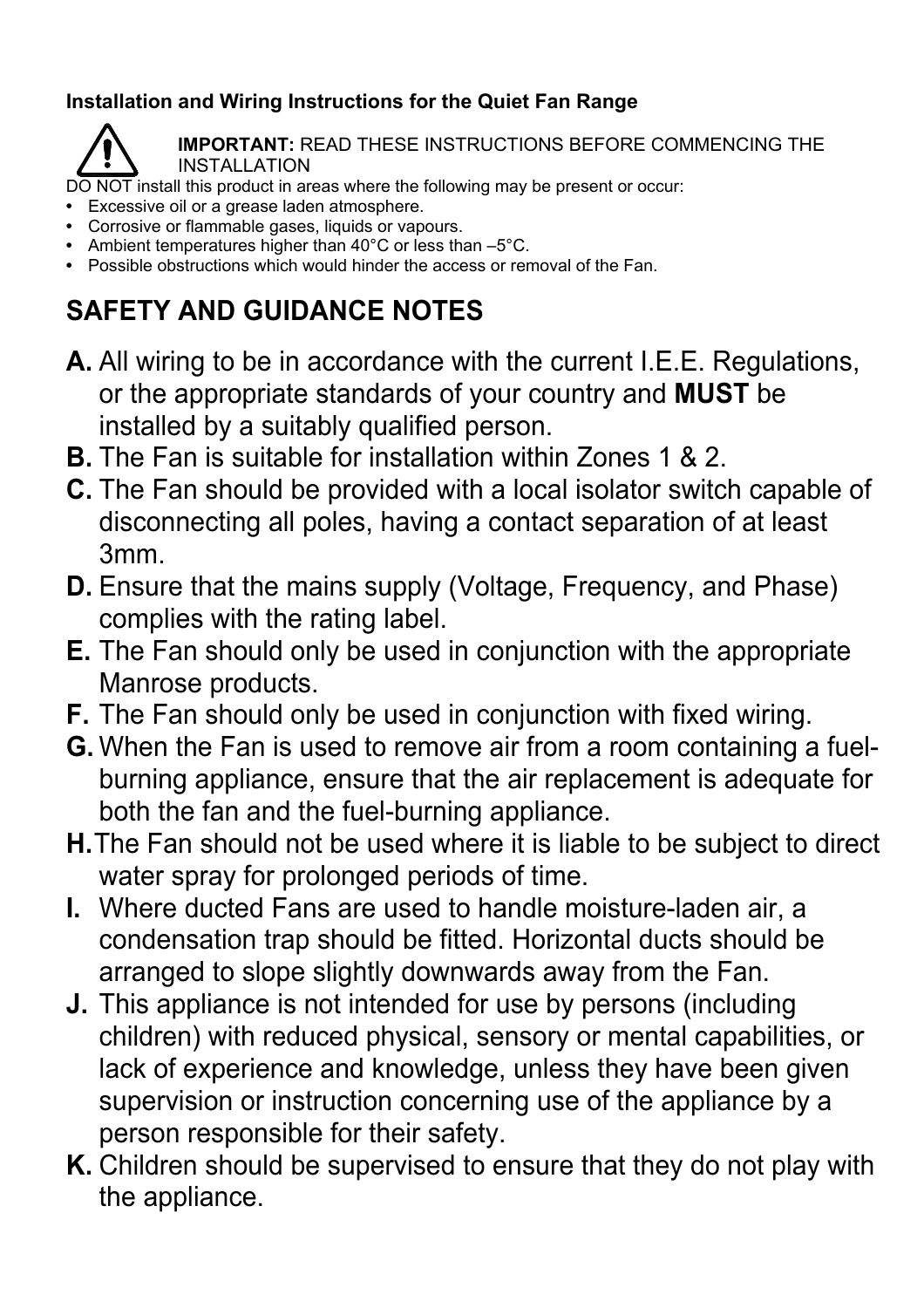- **L.** Stationary appliances not fitted with means for disconnection from the supply mains having a contact separation in all poles that provide full disconnection under over voltage category III, the instructions state that means for disconnection must be incorporated in the fixed wiring in accordance with the wiring rules.
- **M.** Ensure the grille is fully engaged onto the fan chassis using all clips.
- **N.** Cleaning and user maintenance shall not be made by children.

#### **ACCESSORIES** (not supplied) **WALL FITTING KIT**

A range of 100mm wall kits are available for installing into most walls using liners supplied.

# **INSTALLATION**



 **IMPORTANT:** The fan should only be used in conjunction with fixed wiring.

# **PANEL/CEILING MOUNTING**

- 1. For panel/ceiling mounting the fan should be installed into a closed duct protected by an exterior air grille that must comply with the standard requirements of your country.
- 2. Cut a 105mm diameter hole for 100mm fans.
- 3. Push the two clips on each side of the fan and pull the grille away from the chassis.
- 4. Mark the screw centres through the holes in the fan back plate. Drill, plug and screw into position.
- 5. After installation, ensure impeller rotates freely and the shutters can open.
- 6. Replace the grille and ensure the clips reactivate.

# **WALL MOUNTING**

- 1. For wall mounting either cut a 115mm diameter hole for 100mm fans, through the wall and insert the wall sleeve. Slope the sleeve slightly downwards away from the fan. Cut to length and cement both ends into position flush with the wall faces.
- 2. Push the two clips on each side of the fan and pull the grille away from the chassis.
- 3. Mark the screw centres through the holes in the fan back plate. Drill, plug and screw into position. Fix exterior grille into position with the louvres positioned downwards. (Note:- The grille must comply with the standard requirements of your country. The wall kit used in this installation should provide a minimum ducting length of 100mm from the fans back plate to the inside of the external grille).
- 4. After installation, ensure impeller rotates freely and the shutters can open.
- 5. Replace the grille and ensure the clips reactivate.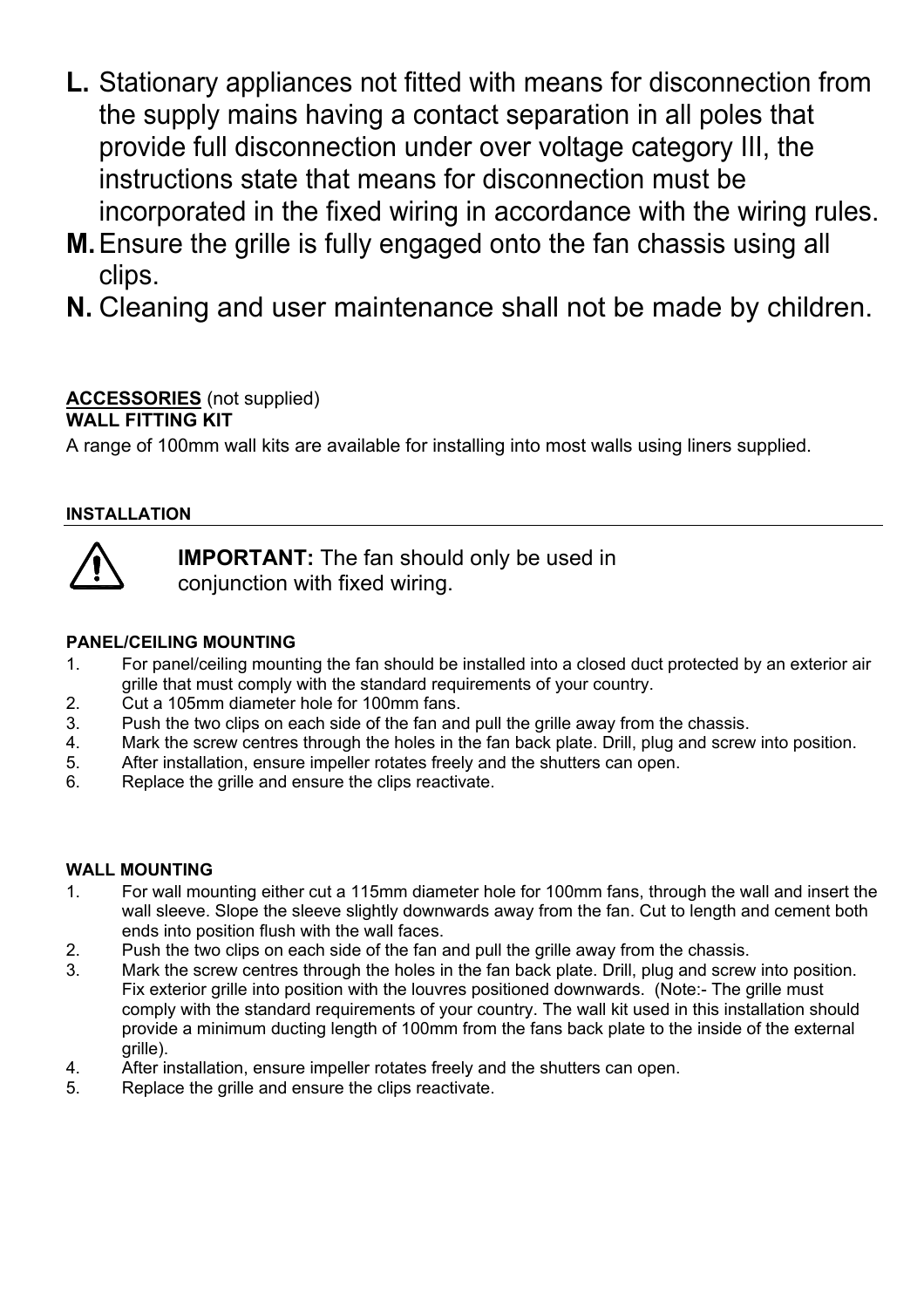

# **WARNING: THE FAN AND ANCILLARY CONTROL EQUIPMENT MUST BE ISOLATED FROM THE POWER SUPPLY DURING THE INSTALLATION / OR MAINTENANCE.**

# **IMPORTANT**

- The fan should only be used in conjunction with fixed wiring.
- The cross sectional area of supply cord used should be ranged from 0.75-1.5mm<sup>2</sup>.
- Cable entry can be made from the rear or the side of the fan using the grommet provided.
- The extraction fan is suitable for connection to  $220-240V \sim 50Hz$  supply.
- The fan is a class ll double insulated product and **MUST NOT** be earthed.
- 1. Select and follow the appropriate wiring diagram. (Fig. 1, 2 or 3)
- 2. Check all connections have been made correctly and ensure all terminal connections are securely fastened.
- 3. Ensure the impeller rotates and is free from obstructions.

## **SETUP**



### **WARNING: THE FAN AND ANCILLARY CONTROL EQUIPMENT MUST BE ISOLATED FROM THE POWER SUPPLY DURING THE INSTALLATION / OR MAINTENANCE.**

See Fig 1, 2, 3, 4, 5, 6 & 7

**QF100SX5OP** – Single speed fan. Controlled by remote switch (e.g light switch or auto sensor) Fig.1.

**QF100TX5OP** – Single speed fan with overrun Timer\* - The fan can be wired to a lighting circuit switch. Fig.3. or wired for a basic on/off operation wire as Fig 2.

When switched 'ON', the fan will operate at full speed and will continue to run for a pre-set time after the switch is turned 'OFF' Overrun timer adjustable 5-30min. See Fig.6.

**QF100HTX5OP** - Single speed fan with Humidity Timer\* - The fan contains an integral humidity sensor. In automatic mode the fan switches on when the room Relative Humidity (RH) increases. The fan will continue to run until the room RH falls. These fans also include a built in overrun timer function that is adjustable between 5-30 min. See Fig.7.

**QF100PIRX5OP** - PIR\* - Single speed with PIR (passive infra-red) detector and overrun timer. The fan starts automatically when a movement is detected and will continue to operate for the set overrun time period. Fig. 1.

The fan can also be wired to a lighting circuit switch. Fig.3. so it can be started by the light switch or the PIR detector. For timer adjustment see Fig.5.

#### **\*All timer versions require a third switch live wire for the timer to work.**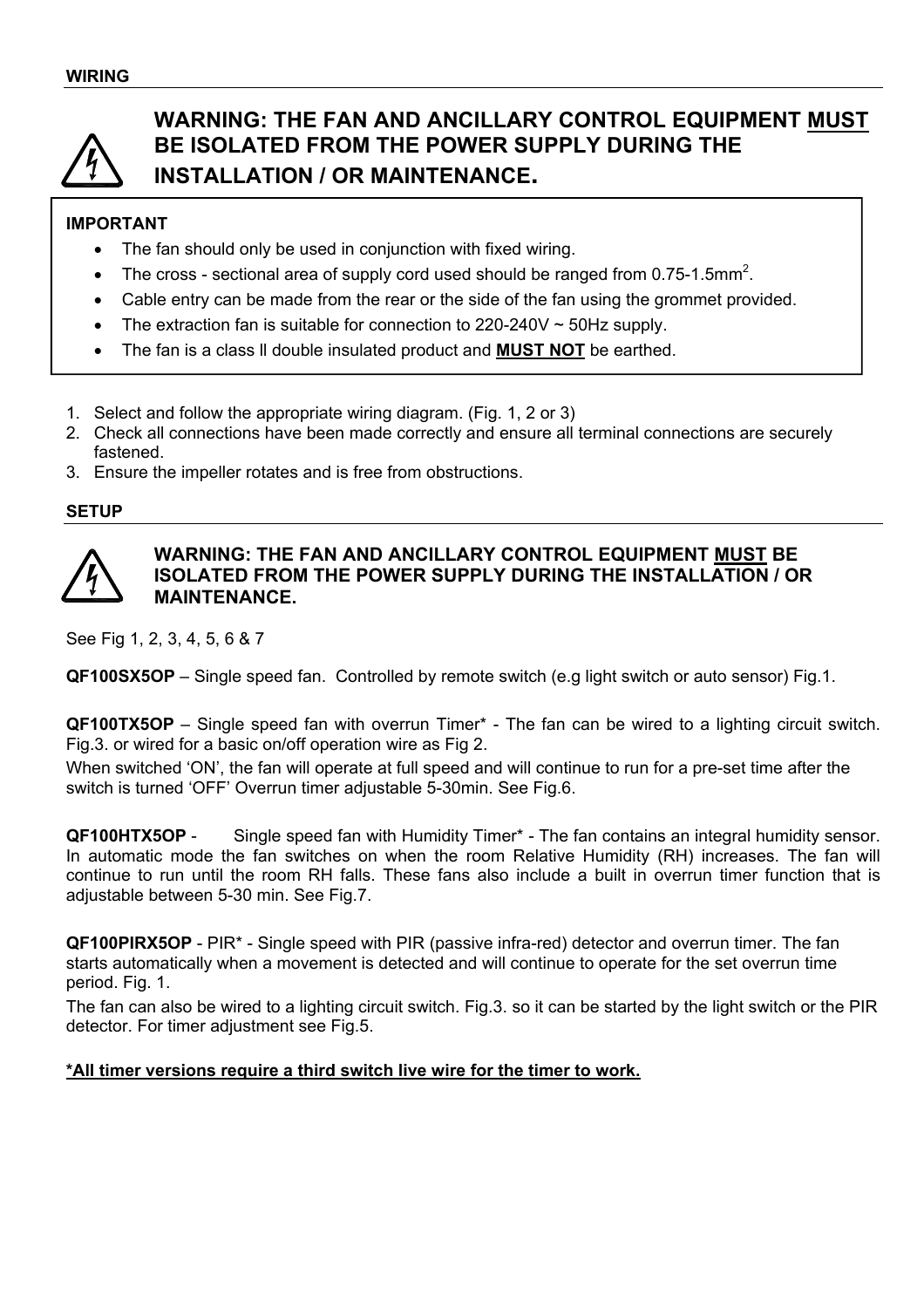

# **WARNING: THE FAN AND ANCILLARY CONTROL EQUIPMENT MUST BE ISOLATED FROM THE POWER SUPPLY DURING MAINTENANCE.**

- 1. At intervals appropriate to the installation, the fan should be inspected and cleaned to ensure there is no build-up of dirt or other deposits.
- 2. Wipe the inlets and front face with a damp cloth until clean.

**The fan has sealed for life bearings, which do not require lubrication.** 



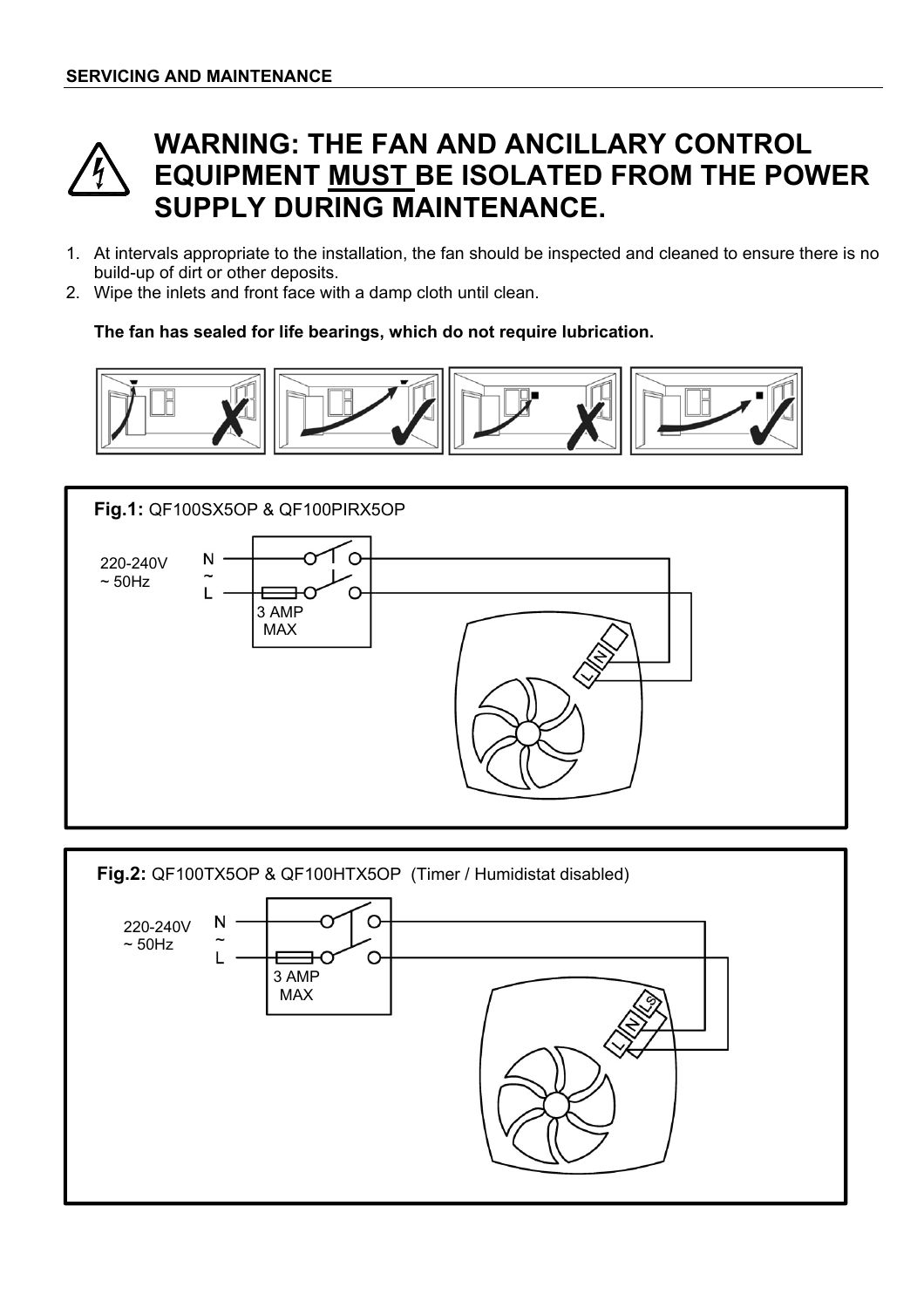



# **Fig.6**: QF100TX5OP



#### **Timer Adjustment:**

To **REDUCE** the operating time, use a small screwdriver to turn the adjuster **ANTI-CLOCKWISE.** 

To **INCREASE** the operating time, use a small screwdriver to turn the adjuster **CLOCKWISE.**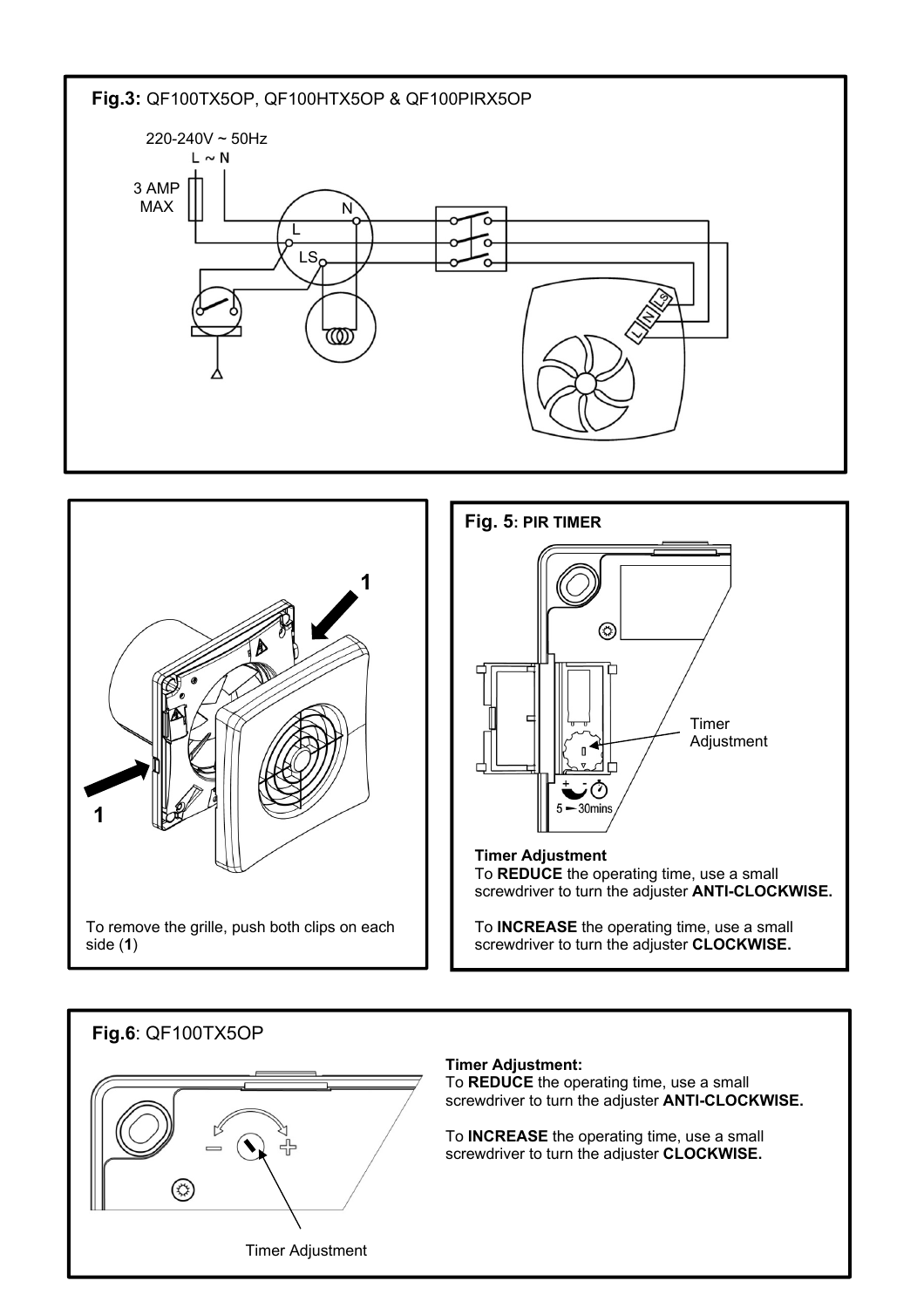



**Disposal** 

This product should not be disposed of with household waste. Please recycle where facilities exist. Check with your local authority for recycling advice.